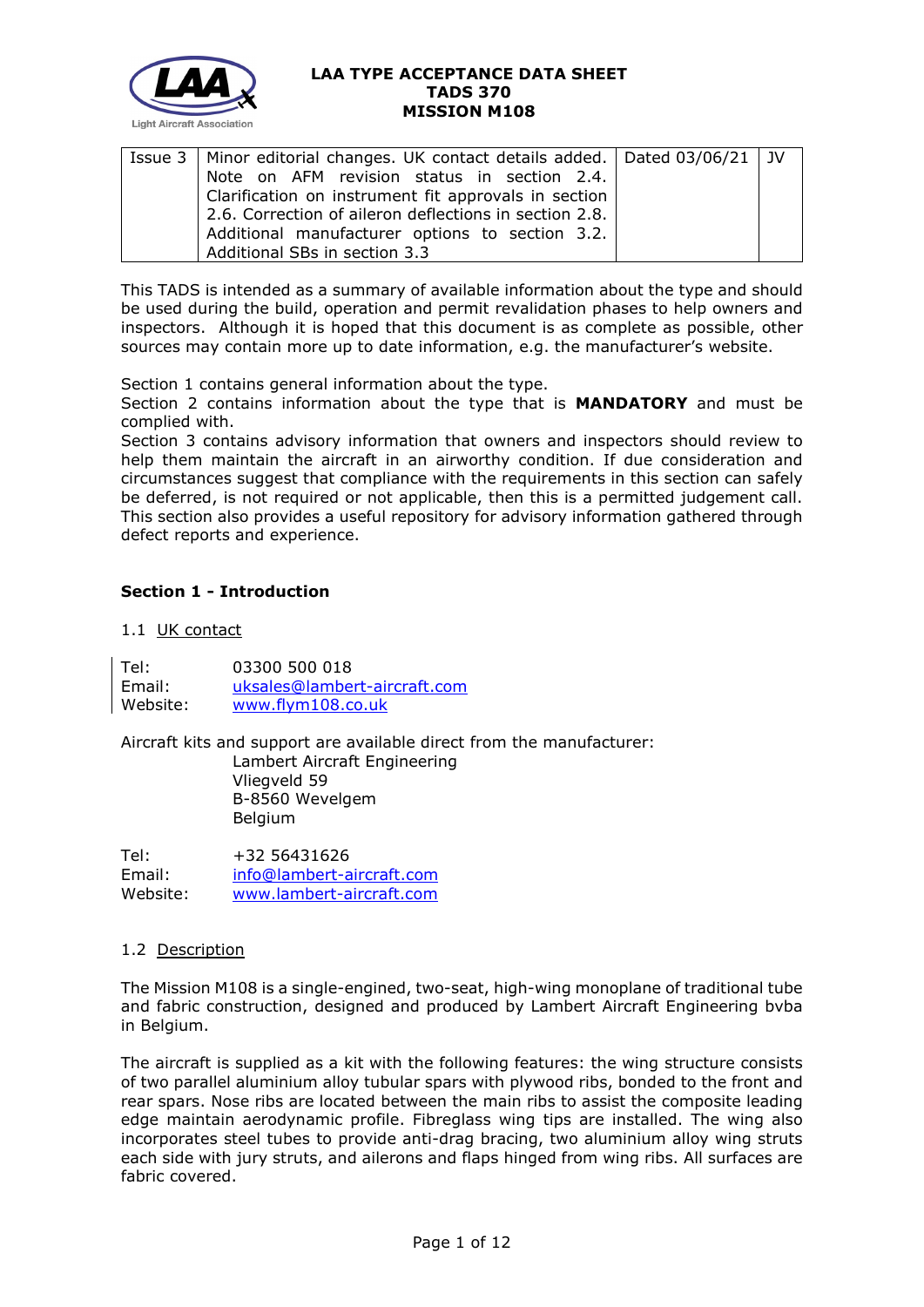

The fuselage is a fabric-covered, welded steel space-frame, incorporating non-structural composite fairings, a steel tube engine mount and two adjustable seats in a side-byside arrangement. The empennage consists of a conventional arrangement of horizontal and vertical fixed and moveable fabric-covered surfaces. The fin is integral with the rear fuselage; the horizontal stabiliser is mounted to the fuselage using two struts each side. Rudder and elevator are conventionally hinged.

The aircraft includes dual controls with individual control sticks and rudder pedals for each occupant. The elevator is controlled using pushrods; the rudder and ailerons are controlled by conventional cable arrangements. The flaps are manually lowered using an overhead lever with retraction operated by a return spring when the lever is released. The port elevator incorporates a Bowden cable controlled trim tab.

At initial approval, the landing gear consists of a tricycle arrangement of a steerable, telescopic nose gear with internal gas strut and a main gear of two cantilevered composite leaf springs each mounting a 6" wheel with hydraulic brakes. The undercarriage can also be installed in a tail dragger configuration which is also approved by LAA.

Each wing houses a 36 litre (or optionally, 53 litre) fuel tank at the root end, each feeding an 8 litre header tank under the passenger seat.

The standard engine installation is a Rotax 912iS fitted with a Duc Swirl or Duc Flash 3 bladed 1730 mm diameter propeller. Note that the only propeller(s) approved for an individual aircraft are those listed on the individual aircraft's Operating Limitations document or in the PTL/1 (Propeller Type List) for the type.

The type is classed as a SEP ('group A') aircraft.

## **Section 2 – Mandatory information for owners, operators and inspectors**

At all times, responsibility for the maintenance and airworthiness of an aircraft rests with the owner. Condition No 3 of a Permit to Fly requires that: *"the aircraft shall be maintained in an airworthy condition".* 

## 2.1 Fast Build Kit 51% Compliance

The 'standard', 'advanced' and 'advanced with optional build assist programme' kits have been assessed as being 51% compliant. See Appendix 1 for the breakdown of work associated with each of these options.

## 2.2 Build Manual

The manufacturer supplies an 'Airplane Assembly Manual', revision 0 or as amended.

#### 2.3 Build Inspections

Build inspection schedule 72 'Mission M108'. Inspector approval codes A-A or A-M or K. Inspector signing off final inspection also requires 'first flight' endorsement.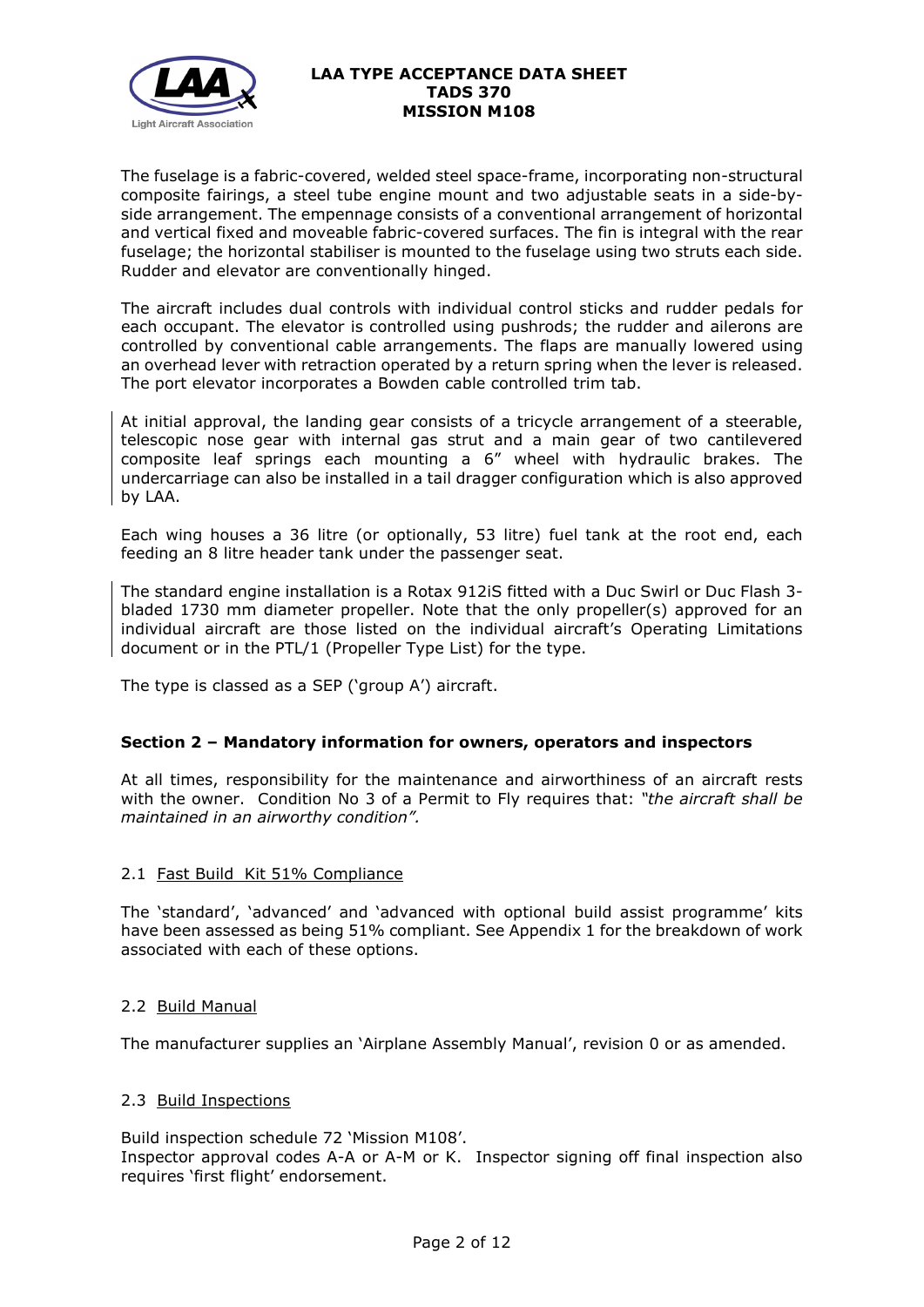

# 2.4 Flight Manual

An aircraft flight manual is supplied with each aircraft. SB-108-500 at its current issue gives the current revision status of the AFM.

## 2.5 Mandatory Permit Directives

None applicable specifically to this aircraft type:

Also check the LAA website for MPDs that are non-type specific [\(TL2.22\)](http://www.lightaircraftassociation.co.uk/engineering/TechnicalLeaflets/Operating%20An%20Aircraft/TL%202.22%20non-type%20specific%20MPDs.pdf).

## 2.6 LAA Required Modifications (including LAA issued AILs, SBs, etc)

Unless specifically agreed with LAA Engineering for an individual aircraft, the following instrument options must be installed:

LSTC 1-026: SIRS standby magnetic compass and one of the following options:

- LSTC 1-013: instrument panel with TL Electronic Integra EFIS/EMS, or
- LSTC 1-018: instrument panel with Garmin G3X Touch system with single GDU460 display and compact radios ("VFR Panel"), or
- LSTC 1-019: instrument panel with Garmin G3X Touch system with single GDU460 display and stack radios ("VFR Plus Panel"), or
- LSTC 1-020: instrument panel with Garmin G3X system with dual GDU370 displays and IFR certified GPS navigator, or
- LSTC 1-037: instrument panel with Garmin G3X Touch system with dual GDU470 displays and IFR certified GPS navigator ("IFR Panel").

If using LSTCs 1-013 or 1-020 then LSTC 1-025 must also be fitted (LX Navigation BU57, Salus or Iris All-in-One standby attitude instrument). See also notes in section 3.2.

## 2.7 Additional engine operating limitations to be placarded or shown by instrument markings

Notes:

- Refer to the engine manufacturer's latest documentation for the definitive parameter values and recommended instruments.
- Where an instrument is not fitted, the limit need not be displayed.

With Rotax 912iS engine:

Max Coolant Temp: 120°C (with 50/50 Glycol/water coolant) Oil Temp Limits: 50°C to 130°C (Normal 90-110°C) Oil Pressure: 2-5 Bar Fuel Pressure: 2.8 to 3.2 bar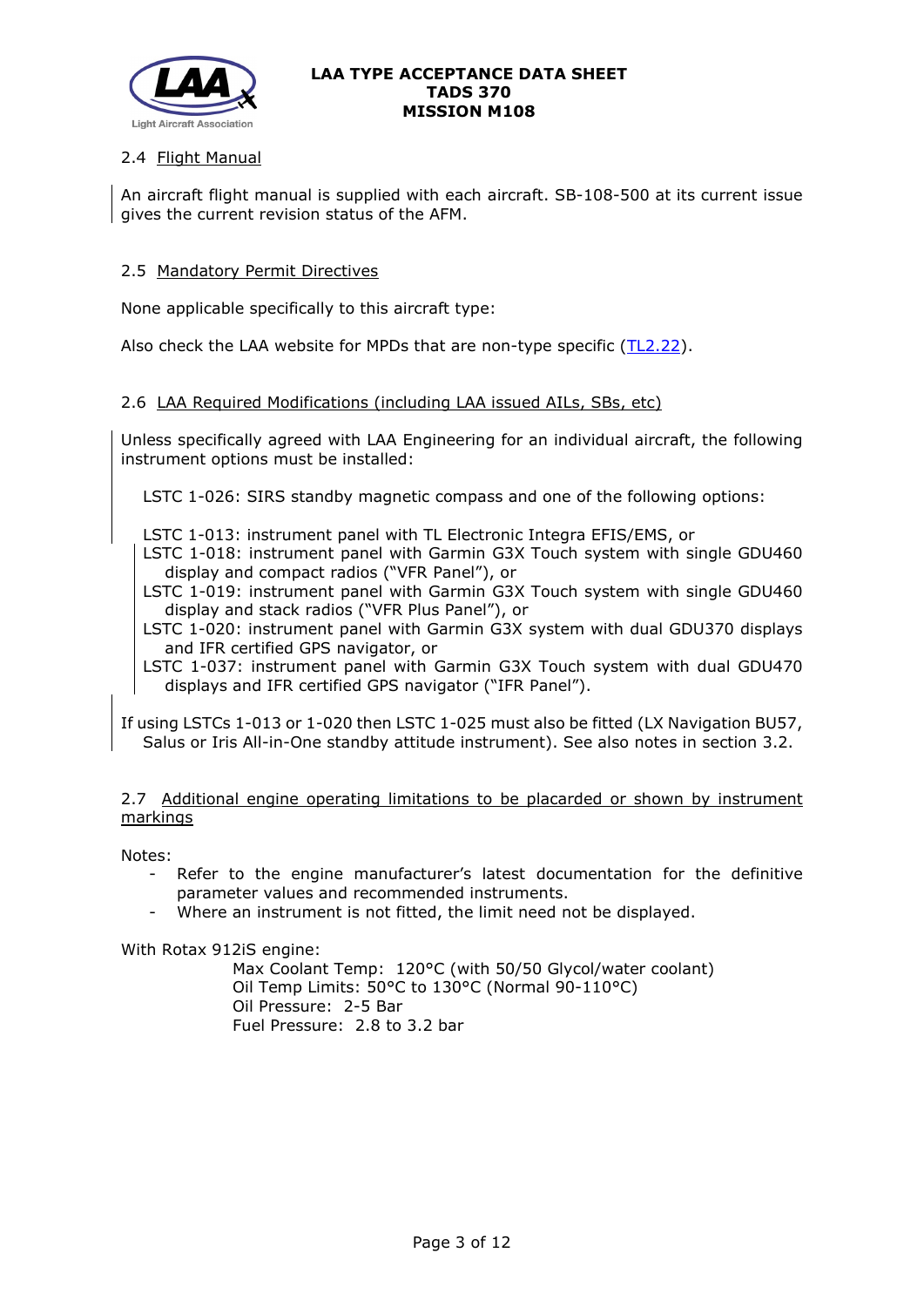

## 2.8 Control surface deflections

| Ailerons     | s/n 001 & 003                                  |  |  |  |  |
|--------------|------------------------------------------------|--|--|--|--|
|              | Up: $18^{\circ}$ ± $1^{\circ}$                 |  |  |  |  |
|              | Down: 18° ±1°                                  |  |  |  |  |
|              | s/n 002, 004 and up                            |  |  |  |  |
|              | Trailing edge up: $18^{\circ}$ ± $1^{\circ}$   |  |  |  |  |
|              | Trailing edge down: $14^{\circ} \pm 1^{\circ}$ |  |  |  |  |
| Elevators    | Trailing edge up: $33^\circ \pm 2^\circ$       |  |  |  |  |
|              | Trailing edge down: 22° ±2°                    |  |  |  |  |
| Elevator tab | Trailing edge up: $35^{\circ}$ ±5°             |  |  |  |  |
|              | Trailing edge down: $40^{\circ}$ ±3°           |  |  |  |  |
|              |                                                |  |  |  |  |
| Rudder       | Left: $30^{\circ}$ $\pm 2^{\circ}$             |  |  |  |  |
|              | Right: 30° ±2°                                 |  |  |  |  |
| Flab         | Down: 0° - 10° ±1° - 30° ±2°                   |  |  |  |  |

# 2.9 Operating Limitations and Placards

(Note that the wording on an individual aircraft's Operating Limitations document takes precedence, if different.)

- 1. Maximum number of occupants authorised to be carried: Two
- 2. The aircraft must be operated in compliance with the following operating limitations, which shall be displayed in the cockpit by means of placards or instrument markings:
	- 2.1 Aerobatic Limitations Aerobatic manoeuvres are prohibited. Intentional spinning is prohibited.
	- 2.2 Loading Limitations Maximum Total Weight Authorised: 600 kg CG Range: 1885 mm to 2012 mm aft of datum. Datum Point is: 1 m forward of front face of firewall.
	- 2.3 Engine Limitations Maximum Engine RPM: 5800. Maximum continuous engine RPM: 5500.
	- 2.4 Airspeed Limitations Maximum Indicated Airspeed ( $V_{NE}$ ): 114 knots Max Indicated Airspeed, Flaps Extended: 69 knots
	- 2.5 Other Limitations The aircraft shall be flown by day and under Visual Flight Rules only. Smoking in the aircraft is prohibited.

Additional Placards:

"Occupant Warning - This Aircraft has not been Certificated to an International Requirement"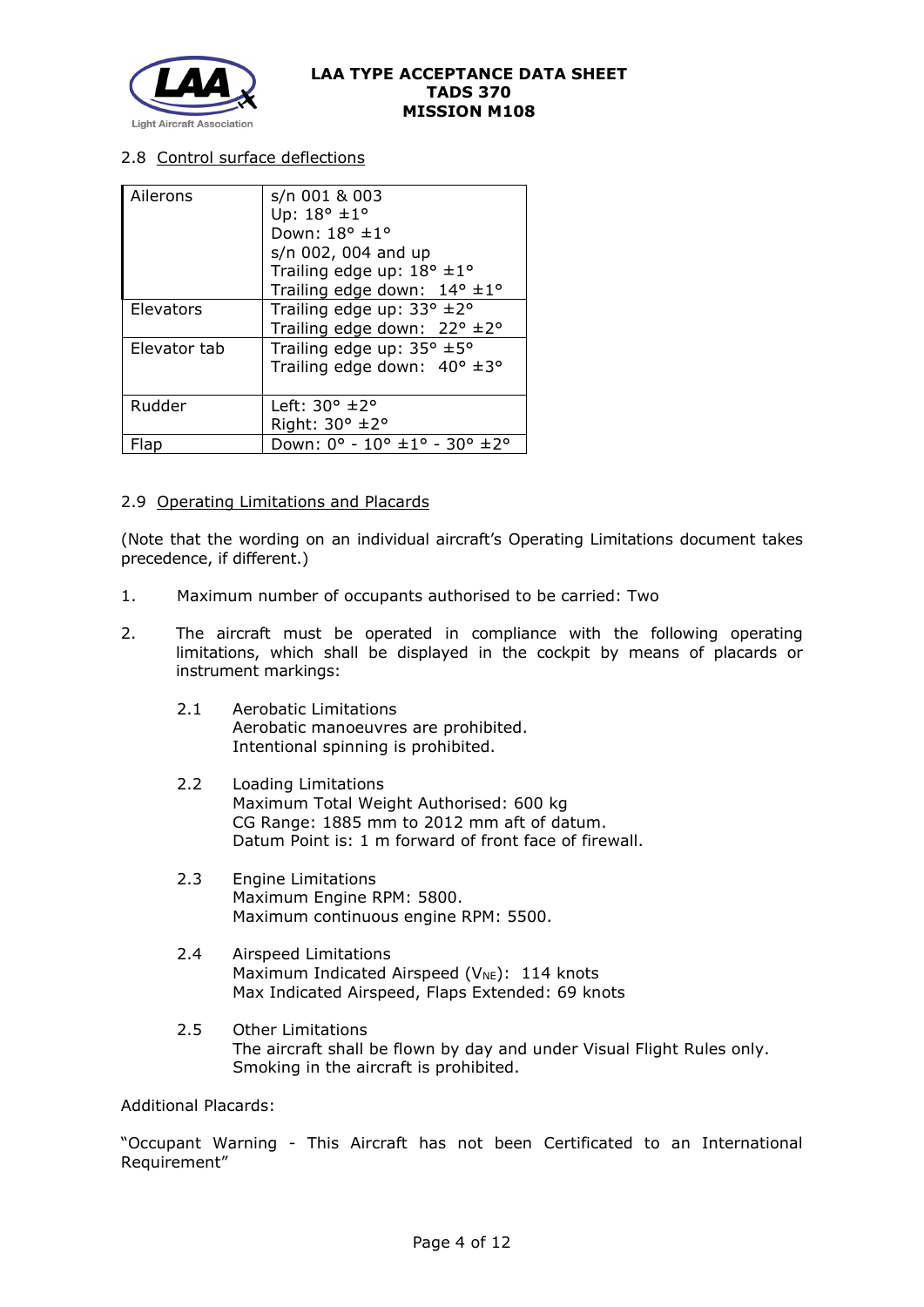

A fireproof identification plate must be fitted to fuselage, engraved or stamped with aircraft's registration letters.

## 2.10 Maximum permitted empty weight

Not applicable.

## **Section 3 – Advice to owners, operators and inspectors**

#### 3.1 Maintenance Manual

The Maintenance Manual for the type (ref M108-110 Rev 0) includes the manufacturer's maintenance schedule for the airframe. For engine maintenance consult engine manufacturer's schedule.

## 3.2 Manufacturer's/Standard Options

The listing below shows the factory options that have been accepted by the LAA.

<span id="page-4-0"></span>

| <b>LSTC 1-001</b> | Taildragger configuration $1$                                                                                       |
|-------------------|---------------------------------------------------------------------------------------------------------------------|
| <b>LSTC 1-002</b> | Nosewheel configuration, standard tyres 1                                                                           |
| <b>LSTC 1-003</b> | Toe brakes on pilot's side $1$                                                                                      |
| <b>LSTC 1-004</b> | Toe brakes on co-pilot's side 1                                                                                     |
| LSTC 1-005        | Central brake lever and parking brake valve 1                                                                       |
| <b>LSTC 1-006</b> | Duc Swirl 3-bladed 1730 mm diameter propeller <sup>2</sup>                                                          |
| LSTC 1-007        | Cabin heating/ventilation system                                                                                    |
| <b>LSTC 1-008</b> | Wheel fairings                                                                                                      |
| LSTC 1-009        | Adjustable rudder pedals 1                                                                                          |
| <b>LSTC 1-011</b> | Long range fuel tanks                                                                                               |
| LSTC 1-012        | Deluxe interior                                                                                                     |
| LSTC 1-013        | Instrument panel with TL Electronic Integra EFIS/EMS                                                                |
| <b>LSTC 1-014</b> | Garmin GPSMAP695 or Aera 795 moving map                                                                             |
| LSTC 1-015        | Trig Avionics TY91 VHF Comm radio 3                                                                                 |
| <b>LSTC 1-016</b> | Trig Avionics TT21 Mode S transponder 3                                                                             |
| LSTC 1-017        | Interior lighting                                                                                                   |
| <b>LSTC 1-018</b> | Instrument panel with Garmin G3X Touch system with single<br>GDU460 display and compact radios ("VFR Panel") 4      |
| <b>LSTC 1-019</b> | Instrument panel with Garmin G3X Touch system with single<br>GDU460 display and stack radios ("VFR Plus Panel") 4   |
| <b>LSTC 1-020</b> | Instrument panel with Garmin G3X system with dual GDU370<br>displays and IFR certified GPS navigator *("IFR Panel") |
| LSTC 1-021        | Garmin GTX23ES transponder 3                                                                                        |
| LSTC 1-021b       | Garmin GTX35R transponder 3                                                                                         |
| <b>LSTC 1-022</b> | Garmin GTR225A com or Garmin GNC255A nav/com <sup>3</sup>                                                           |
|                   |                                                                                                                     |

<span id="page-4-2"></span><span id="page-4-1"></span><sup>1</sup> Approved landing gear/brake configurations are either: LSTC 1-001 with LSTC 1-003 (LSTC 1-004 optional), or LSTC 1-002 with LSTC 1-003 (LSTC 1-004 optional), or LSTC 1-002 with LSTC 1-005 (LSTC 1- 009 optional).

<span id="page-4-3"></span> $2$  Note that the only propeller(s) approved for an individual aircraft are those listed on the individual aircraft's Operating Limitations document or in the PTL/1 (Propeller Type List) for the type. <sup>3</sup> Form [LAA/MOD7](http://www.lightaircraftassociation.co.uk/engineering/StandardForms/LAA-MOD%207%20%20Avionics%20Installation.pdf) avionics application required if these items are fitted.

<span id="page-4-5"></span><span id="page-4-4"></span><sup>4</sup> Backup ASI and altimeter are optional if the system is configured to SB -108-50x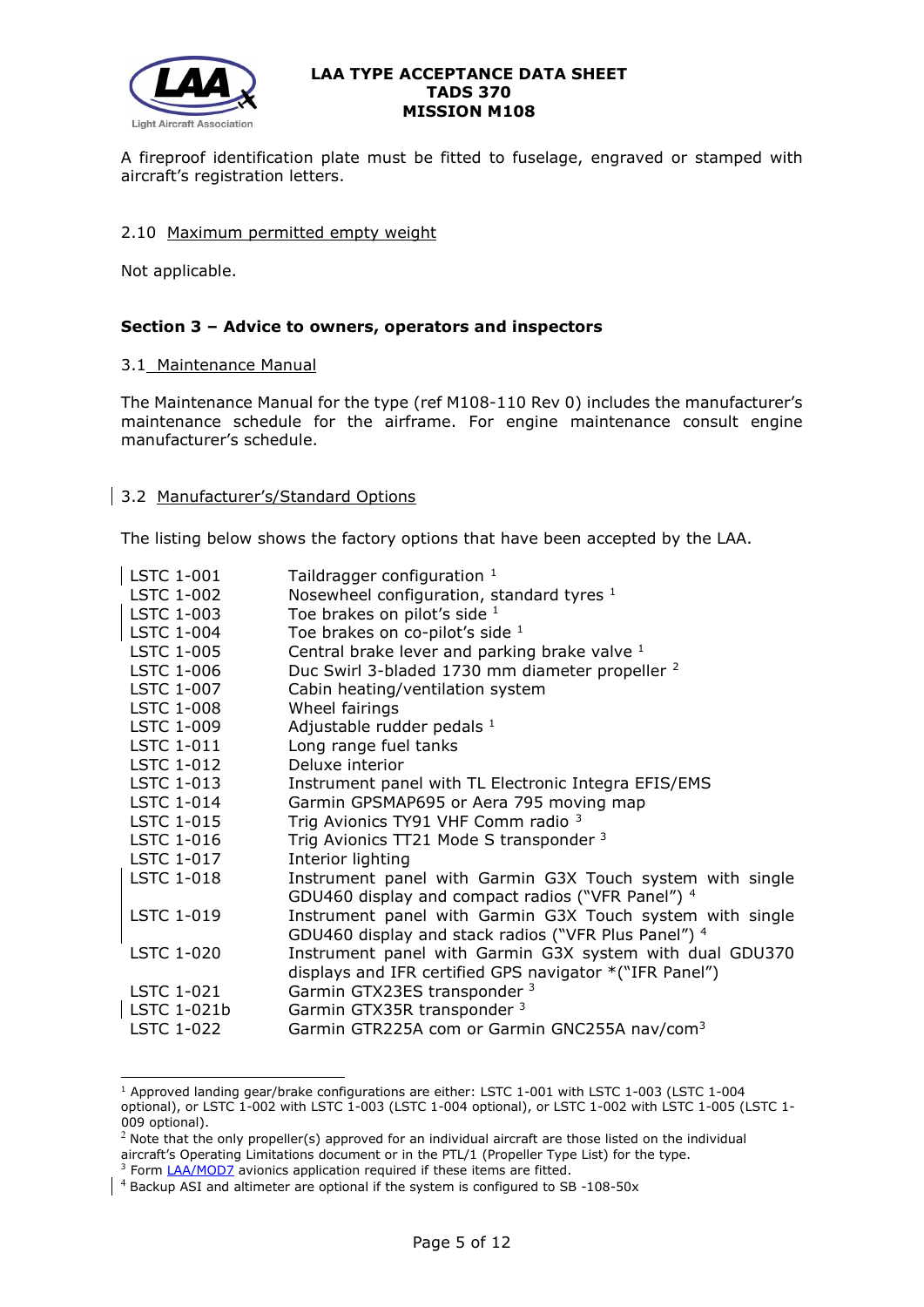

| LSTC 1-023        | Garmin G3X autopilot <sup>5</sup>                                                                          |
|-------------------|------------------------------------------------------------------------------------------------------------|
| <b>LSTC 1-024</b> | Rear avionics shelf                                                                                        |
| LSTC 1-025 rev 1  | LX Navigation BU57, Salus or Iris All-in-one standby attitude<br>instrument <sup>6</sup>                   |
| <b>LSTC 1-026</b> | SIRS standby magnetic compass                                                                              |
| <b>LSTC 1-027</b> | Redesigned pitot & static systems with Garmin GAP26 pitot probe<br>and optionally heated GAP26 pitot probe |
| <b>LSTC 1-028</b> | RC Allen RCA2600-2 standby attitude indicator                                                              |
| <b>LSTC 1-029</b> | VHF nav antenna                                                                                            |
| <b>LSTC 1-030</b> | Whelen Orion wingtip position and anti-collision lights                                                    |
| LSTC 1-031 rev 1  | Tail mounted anti-collision light                                                                          |
| <b>LSTC 1-032</b> | Landing lights                                                                                             |
| LSTC 1-034        | PS Engineering PMA4000 audio panel and intercom                                                            |
| LSTC 1-035        | Bendix/King KN64/62A DME 3                                                                                 |
| LSTC 1-036        | WX-500 Stormscope                                                                                          |
| LSTC 1-037        | Instrument panel with Garmin G3X Touch system with dual                                                    |
|                   | GDU470 displays and IFR certified GPS navigator ("IFR panel") <sup>8</sup>                                 |
| LSTC 1-038        | Garrecht TRX-1500 collision warning system                                                                 |
| <b>LSTC 1-040</b> | DME antenna and/or alternative location for transponder antenna                                            |
| <b>LSTC 1-041</b> | Garmin Flight Stream 210 wireless interface                                                                |
| LSCT 1-042        | Trig Avionics TN72 GPS position source for ADS-B Out 7                                                     |
| <b>LSTC 1-044</b> | EarthX, model ETX690C lithium battery                                                                      |
| LSTC 1-045        | Trig Avionics TY96 nav/comm <sup>3</sup>                                                                   |
| LSTC 1-046        | Garmin GPS175 <sup>8</sup>                                                                                 |
| <b>LSTC 1-050</b> | 40A external alternator                                                                                    |
| <b>LSTC 1-051</b> | DUC Flash 3-blade 1730 mm diameter propeller <sup>2</sup>                                                  |
| LSTC 1-052        | Galaxy GRS 6/600 SD B1 airframe parachute system                                                           |
| LSTC 1-054        | Removable control stick on passenger side                                                                  |
| LSTC 1-055        | DV panel in door window                                                                                    |
| LSTC 1-056        | Elevator and rudder gap seals                                                                              |
| <b>LSTC 1-057</b> | Manually controlled electric aileron trim system                                                           |
| <b>LSTC 1-058</b> | Manually controlled electric rudder trim system                                                            |

<span id="page-5-0"></span>The following Lambert Aircraft Engineering Type Design Changes (TDCs) have been accepted by LAA:

| Description                         | Eligibility | Retrofittable |
|-------------------------------------|-------------|---------------|
| Rotax 912iS Sport upgrade package   | All         |               |
| Differential aileron control system | s/n 002,    | N             |
|                                     | $004+$      |               |
| Fuel tank modification              | All         | v             |
| Fuel system upgrades                | All         | v             |
| Oil cooling hose                    | All         | v             |
|                                     |             |               |

<span id="page-5-1"></span><sup>&</sup>lt;sup>5</sup> If installing as part of initial build, please submit forms *LAA/IC-APP* and *LAA/IC-APR* with build completion paperwork; if installing retrospectively, please contact LAA Engineering prior to fitting. Note minimum speed accepted as being 60 knots.

 $6$  Configuration of Iris unit must not be altered from that specified by Lambert Aircraft.

<span id="page-5-2"></span> $<sup>7</sup>$  Form [LAA/MOD7](http://www.lightaircraftassociation.co.uk/engineering/StandardForms/LAA-MOD%207%20%20Avionics%20Installation.pdf) or [LAA/MOD14](http://www.lightaircraftassociation.co.uk/engineering/StandardForms/LAA-MOD%2014%20-%20ADS-B.pdf) application required as appropriate if this item is fitted.</sup>

<span id="page-5-4"></span><span id="page-5-3"></span><sup>8</sup> Form **LAA/MOD7, [LAA/MOD14](http://www.lightaircraftassociation.co.uk/engineering/StandardForms/LAA-MOD%2014%20-%20ADS-B.pdf) or [LAA/MOD17](http://www.lightaircraftassociation.co.uk/engineering/StandardForms/LAA-MOD%2017%20-%20Certified%20ADS-B%20Out.pdf)** application required as appropriate if this item is fitted to provide ADS-B Out.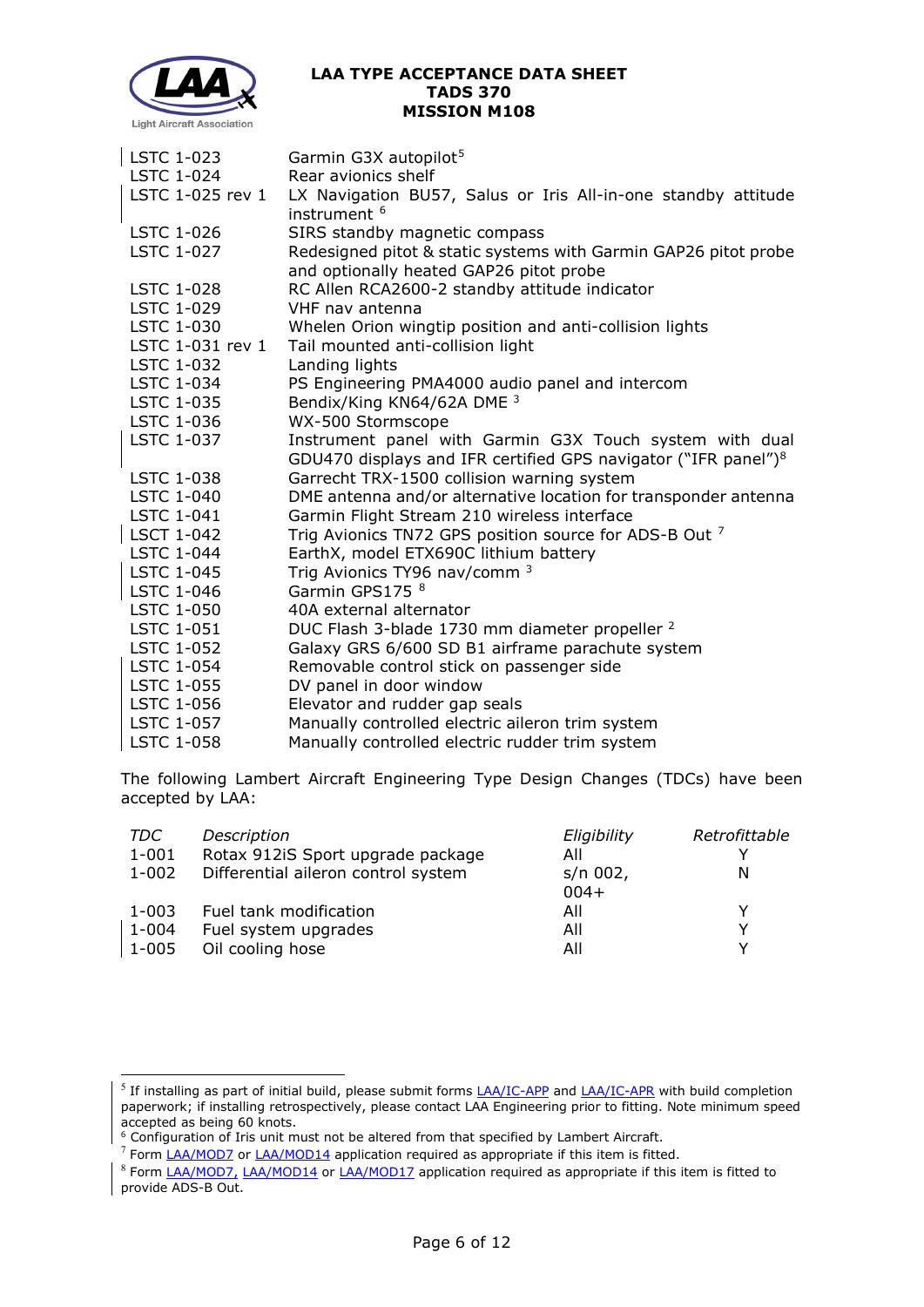

#### 3.3 Manufacturer's Information (including Service Bulletins, Service Letters, etc)

In the absence of any over-riding LAA classification, inspections and modifications published by the manufacturer should be satisfied according to the recommendation of the manufacturer. It is the owner's responsibility to be aware of and supply such information to their inspector.

Each LSTC/TDC listed above is covered by a Lambert Engineering service bulletin which gives information on how the LSTC/TDC may be embodied.

Service bulletins covering in-service issues:

| SB<br>SB-108-203 | Rev<br>0 | Description<br>Fuel tank repair/modification                                                | Applicability<br>S/n 001-005         | Compliance<br>Mandatory |
|------------------|----------|---------------------------------------------------------------------------------------------|--------------------------------------|-------------------------|
| SB-108-501       | 2        | Approved software & configurations<br>for avionics systems with TL<br><b>Elektronic PFD</b> | A/c fitted with<br>LSTC 1-013        | Mandatory               |
| SB-108-502       | 5        | Approved software & configurations<br>for avionics systems with "Garmin<br>G3X Touch Panel" | A/c fitted with<br><b>LSTC 1-018</b> | Mandatory               |
| SB-108-504       | 3        | Approved software & configurations<br>for avionics systems with "Garmin"<br>G3X IFR Panel"  | A/c fitted with<br><b>LSTC 1-020</b> | Mandatory               |
| SB-108-510       | 0        | Replacement of gascolator bowl                                                              | S/n 001-006                          | Mandatory               |
| SB-108-511       | 0        | Replacement of radiator mounting<br>brackets                                                | S/n 001-012                          | Mandatory               |

## 3.4 Special Inspection Points

- Documentation is available from the [Tech Pubs](http://airlambert.projex.be/index.php?p=indexbestuur) section of the manufacturer's website. This includes maintenance data and is available to view by owners and inspectors with user accounts (contact manufacturer to create a user account). This should be used as an active reference by owners and consulted for updates regularly.
- The manufacturer publishes a Type Data Sheet, which contains useful information. Note that where information on the Type Data Sheet conflicts with this TADS, the TADS takes precedence for LAA aircraft.

## 3.5 Operational Issues

None at current issue.

## 3.6 Standard Modifications

None.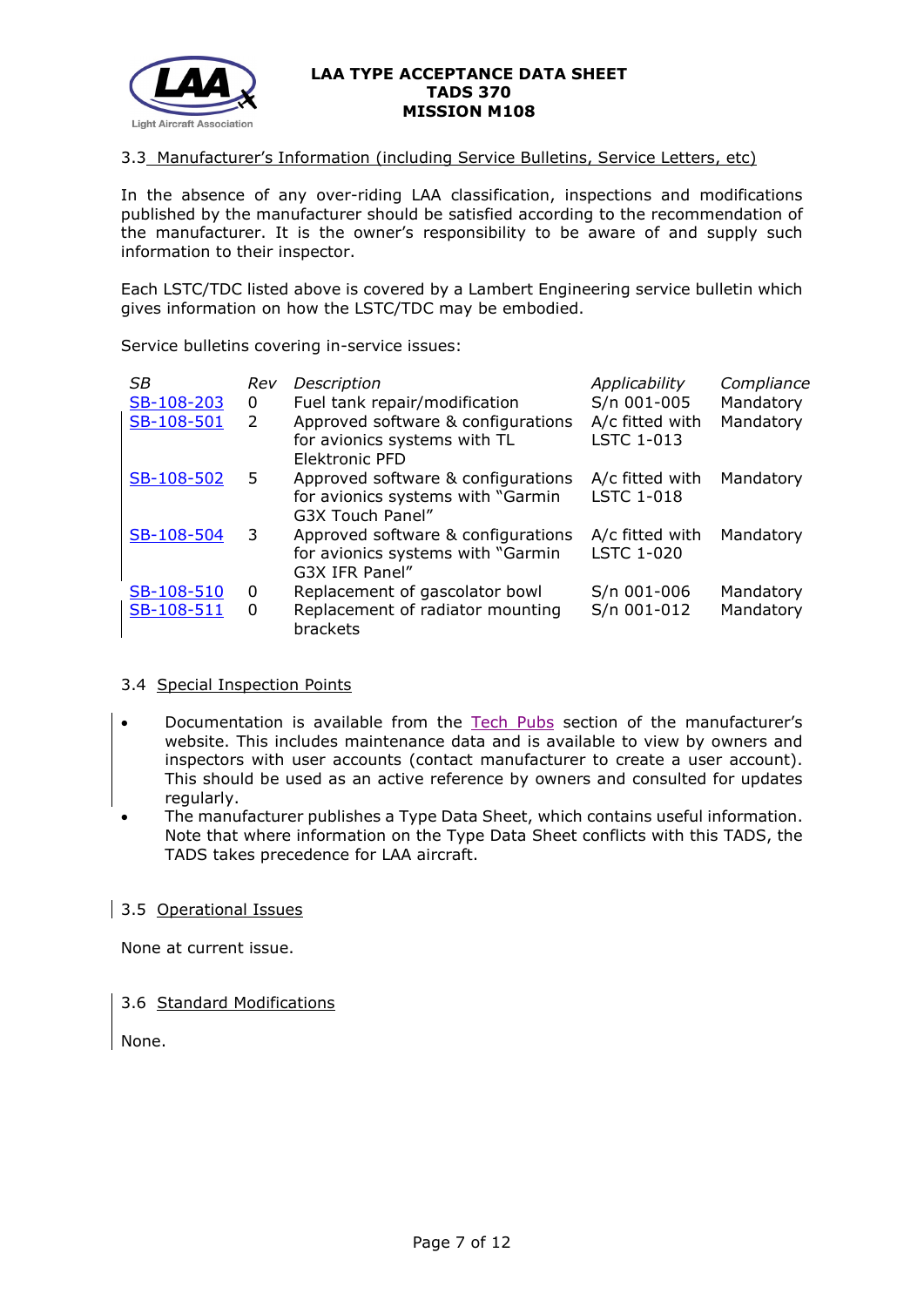

## Appendix 1 – Pre-build level for quick-build kits

The M108 is available in three different states, all of which have been assessed as compliant with the '51% rule' by the LAA provided the work content for each as set out on the following pages is followed.

**Standard kit**: The standard kit is supplied as a complete package. All components and materials are included (including covering, finishing and firewall forward section) except for the cabin upholstery and instruments, which have to be purchased separately. The amateur builder is expected to carry out all work in his own workshop at his pace. The fuselage structure and tail surfaces are supplied with all welding done and powder coated. The wing structure is partially assembled (with correct built-in alignment). There is some preparation required before the aircraft will be ready for fabric covering, such as fitting wing tips, leading & trailing edges, installation of fuel tanks, etc. The amateur builder is required to do the fabric covering entirely by himself. After painting, the control systems will need to be assembled and installed, landing gear assembled and fitted, etc, until the kit is fully assembled.

**Advanced kit**: The advanced kit contents is identical to the standard kit, except that a basic instrument package and cabin upholstery is included. The amateur builder is required to attend 8 days of intensive training at the Builder Centre during which he will do the following work under close supervision:

- fabrication components for wing structure, ailerons and flaps;
- assembly of the wings, ailerons and flaps;
- fabric covering of the airframe (control surfaces, fuselage, wings).

After fabric covering, the airframe will be painted by factory personnel. Then the partially completed kit is transferred from the Builder Centre to the customer's (home) workshop where he will complete the kit at his own pace.

**Build assist programme**: The build assist programme is an additional option to the advanced kit. With this option, the amateur builder is required to attend a further two weeks of intensive training at the Builder Centre, during which the customer will assemble and install all parts and systems into the aircraft (control systems, landing gear, fuel system, engine, pitot-static system, instruments, wiring, etc) under close supervision. Factory personnel will be available at all times to answer questions, to monitor and inspect work at various stages, and to provide any necessary assistance where tasks cannot be managed by one person (e.g. fitting a wing to the fuselage).

|                |                                                 | <b>Std</b> | Adv | Adv+BAP | <b>Note</b> |
|----------------|-------------------------------------------------|------------|-----|---------|-------------|
|                | <b>Fuselage</b>                                 |            |     |         |             |
| 1              | Fabricate special tools and fixtures            | N/A        | N/A | N/A     |             |
| 2              | Fabricate longitudinal members, cores or shells | F          | F   | F       |             |
| 3              | Fabricate bulkheads or cross members            | F          | F   | F       |             |
| $\overline{4}$ | Assemble fuselage basic structure               | F          | F   | F       |             |
| 5              | Fabricate brackets and fittings                 | F          | F   | F       |             |
| 6              | Install brackets and fittings                   | F          | F   | F       |             |
| 7              | Fabricate cables, wires and lines               | B          | B   | B       | 2           |
| 8              | Install cables, wires and lines                 | B          | B   | B       | 2           |
| 9              | Fabricate fuselage covering or skin             | N/A        | N/A | N/A     | 3           |
| 10             | Install fuselage covering or skin               | B          | В   | B       | 4           |
| 11             | Fabricate windshield, windows, canopy           | B          | B   | B       | 5           |
| 12             | Install windshield, windows, canopy             | B          | B   | B       | 5           |
|                |                                                 |            |     |         |             |
|                | Wings                                           |            |     |         |             |
| 1              | Fabricate special tools and fixtures            | N/A        | N/A | N/A     |             |
| 2              | Fabricate wing spars                            | F          | B   | B       | 6           |
| 3              | Fabricate wing ribs and cores                   | F          | B   | B       | 7           |
| 4              | Fabricate wing leading and trailing edges       | F/B        | F/B | F/B     | 8           |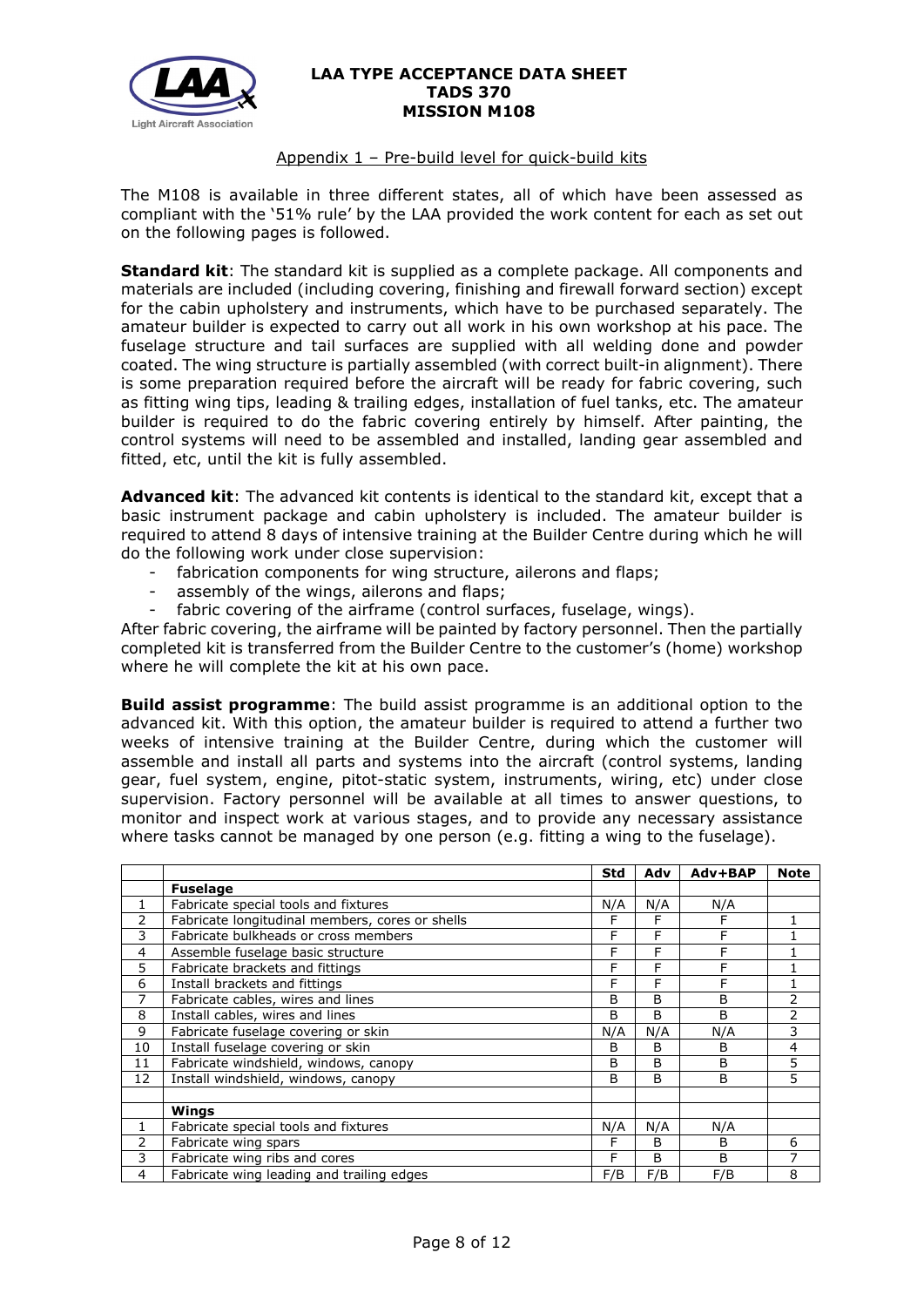

|                         |                                                                                         | Std                 | Adv                 | Adv+BAP             | Note            |
|-------------------------|-----------------------------------------------------------------------------------------|---------------------|---------------------|---------------------|-----------------|
| 5                       | Fabricate drag/ anti-drag truss members                                                 | F                   | F                   | F                   | 9               |
| 6                       | Fabricate wing brackets and fittings                                                    | $\mathsf F$         | F                   | F                   | 10              |
| $\overline{7}$          | Fabricate wing tips                                                                     | F                   | F                   | F                   | 11              |
| 8                       | Assemble basic wing structure                                                           | F                   | B                   | B                   | 12              |
| 9                       | Install wing leading and trailing edge                                                  | B                   | B                   | B                   | 13              |
| 10                      | Install drag / anti-drag truss                                                          | F                   | B                   | B                   | 12              |
| 11                      | Fabricate cables, wires and lines                                                       | B                   | B                   | B                   | 14              |
| 12                      | Install cables, wires and lines                                                         | B                   | B                   | B                   | 14              |
| 13                      | Fabricate wing covering or skin                                                         | N/A                 | N/A                 | N/A                 | 3               |
| 14                      | Install wing covering or skin                                                           | B                   | B                   | B                   | $\overline{4}$  |
| 15                      | Fabricate wing struts and wires                                                         | $\mathsf F$         | F                   | $\mathsf F$         | $\overline{15}$ |
| 16                      | Install wing struts and wires                                                           | B                   | B                   | B                   | 16              |
|                         |                                                                                         |                     |                     |                     |                 |
| 1                       | <b>Flight controls</b><br>Fabricate special tools and fixtures                          | N/A                 | N/A                 | N/A                 |                 |
| $\overline{2}$          | Fabricate aileron spars                                                                 | B                   | B                   | B                   | 6               |
| 3                       | Fabricate aileron ribs and cores                                                        | B                   | B                   | B                   | $\overline{7}$  |
| $\overline{\mathbf{4}}$ | Assemble aileron structure                                                              | B                   | B                   | B                   | 12              |
| $\overline{5}$          | Fabricate aileron leading and trailing edges                                            | F/B                 | F/B                 | F/B                 | 8               |
| 6                       | Assemble aileron leading and trailing edges                                             | B                   | B                   | B                   | $\overline{13}$ |
| 7                       | Fabricate aileron brackets and hinges                                                   | $\mathsf{F}$        | F                   | $\mathsf{F}$        | 17              |
| 8                       | Install aileron brackets and fittings                                                   | B                   | B                   | B                   | 12              |
| 9                       | Fabricate aileron coverings or skins                                                    | N/A                 | N/A                 | N/A                 | 3               |
| 10                      | Install aileron coverings or skins                                                      | B                   | B                   | B                   | $\overline{4}$  |
| 11                      | Fabricate aileron trim tab(s)                                                           | N/A                 | N/A                 | N/A                 |                 |
| 12                      | Install aileron trim tab(s)                                                             | N/A                 | N/A                 | N/A                 |                 |
| 13                      | Install and rig ailerons                                                                | B                   | B                   | B                   |                 |
| 14                      | Fabricate flap spars                                                                    | B                   | B                   | B                   | 6               |
| 15                      | Fabricate flap ribs and cores                                                           | B                   | B                   | B                   | 7               |
| 16                      | Assemble flap structure                                                                 | $\mathsf B$         | B                   | B                   | 12              |
| 17                      | Fabricate flap leading and trailing edges                                               | F/B                 | F/B                 | F/B                 | 8               |
| 18                      | Assemble flap leading and trailing edges                                                | B                   | B                   | B                   | 13              |
| 19                      | Fabricate flap brackets and fittings                                                    | $\overline{F}$      | $\overline{F}$      | $\mathsf F$         | $\overline{17}$ |
| 20                      | Install flap brackets and fittings                                                      | B                   | B                   | B                   | $\overline{12}$ |
| 21                      | Fabricate flap coverings or skins                                                       | N/A                 | N/A                 | N/A                 | 3               |
| 22                      | Install flap coverings or skins                                                         | В                   | B                   | B                   | $\overline{4}$  |
| 23                      | Install and rig flaps                                                                   | B                   | B                   | B                   |                 |
| $\overline{24}$         | Fabricate elevator spars                                                                | $\overline{F}$      | F                   | F                   | 18              |
| 25                      | Fabricate elevator ribs and cores                                                       | F                   | F                   | F                   | 18              |
| 26                      | Assemble elevator structure                                                             | F                   | F                   | F                   | 18              |
| 27                      | Fabricate elevator leading and trailing edges                                           | N/A                 | N/A                 | N/A                 | $\overline{20}$ |
| 28                      | Assemble elevator leading and trailing edges                                            | N/A                 | N/A                 | N/A                 | 20              |
| 29                      | Fabricate elevator brackets and fittings                                                | F                   | F                   | F                   | 18              |
| 30                      | Install elevator brackets and fittings                                                  | F                   | F                   | F                   | 18              |
| 31                      | Fabricate elevator coverings or skins                                                   | N/A                 | N/A                 | N/A                 | 3               |
| 32                      | Install elevator coverings or skins                                                     | В                   | B                   | В                   | 4               |
| 33                      | Fabricate elevator trim tab(s)                                                          | $\overline{F}$      | $\overline{F}$      | $\mathsf F$         | 19              |
| 34                      | Install elevator trim tab(s)                                                            | B                   | B                   | B                   | 19              |
| 35                      | Install and rig elevator                                                                | B                   | B                   | В                   |                 |
| 36<br>37                | Fabricate rudder spar                                                                   | F<br>$\overline{F}$ | F<br>$\overline{F}$ | F<br>$\overline{F}$ | 18              |
|                         | Fabricate rudder ribs and cores                                                         |                     |                     |                     | 18              |
| 38                      | Assemble rudder structure                                                               | F                   | F                   | F                   | 18              |
| 39<br>40                | Fabricate rudder leading and trailing edge<br>Assemble rudder leading and trailing edge | N/A                 | N/A<br>N/A          | N/A<br>N/A          | 20<br>20        |
| 41                      | Fabricate rudder brackets and fittings                                                  | N/A<br>F            | $\overline{F}$      | F                   | 18              |
| 42                      | Install rudder brackets and fittings                                                    | F                   | F                   | F                   | 18              |
| 43                      | Fabricate rudder coverings or skins                                                     | N/A                 | N/A                 | N/A                 | 3               |
| 44                      | Install rudder coverings or skins                                                       | B                   | B                   | B                   | $\overline{4}$  |
| 45                      | Fabricate rudder trim tab(s)                                                            | N/A                 | N/A                 | N/A                 |                 |
| 46                      | Install rudder trim tab(s)                                                              | N/A                 | N/A                 | N/A                 |                 |
| 47                      | Install and rig rudder                                                                  | B                   | B                   | B                   |                 |
|                         |                                                                                         |                     |                     |                     |                 |
|                         | <b>Empennage</b>                                                                        |                     |                     |                     |                 |
| 1                       | Fabricate special tools and fixtures                                                    | N/A                 | N/A                 | N/A                 |                 |
|                         |                                                                                         |                     |                     |                     |                 |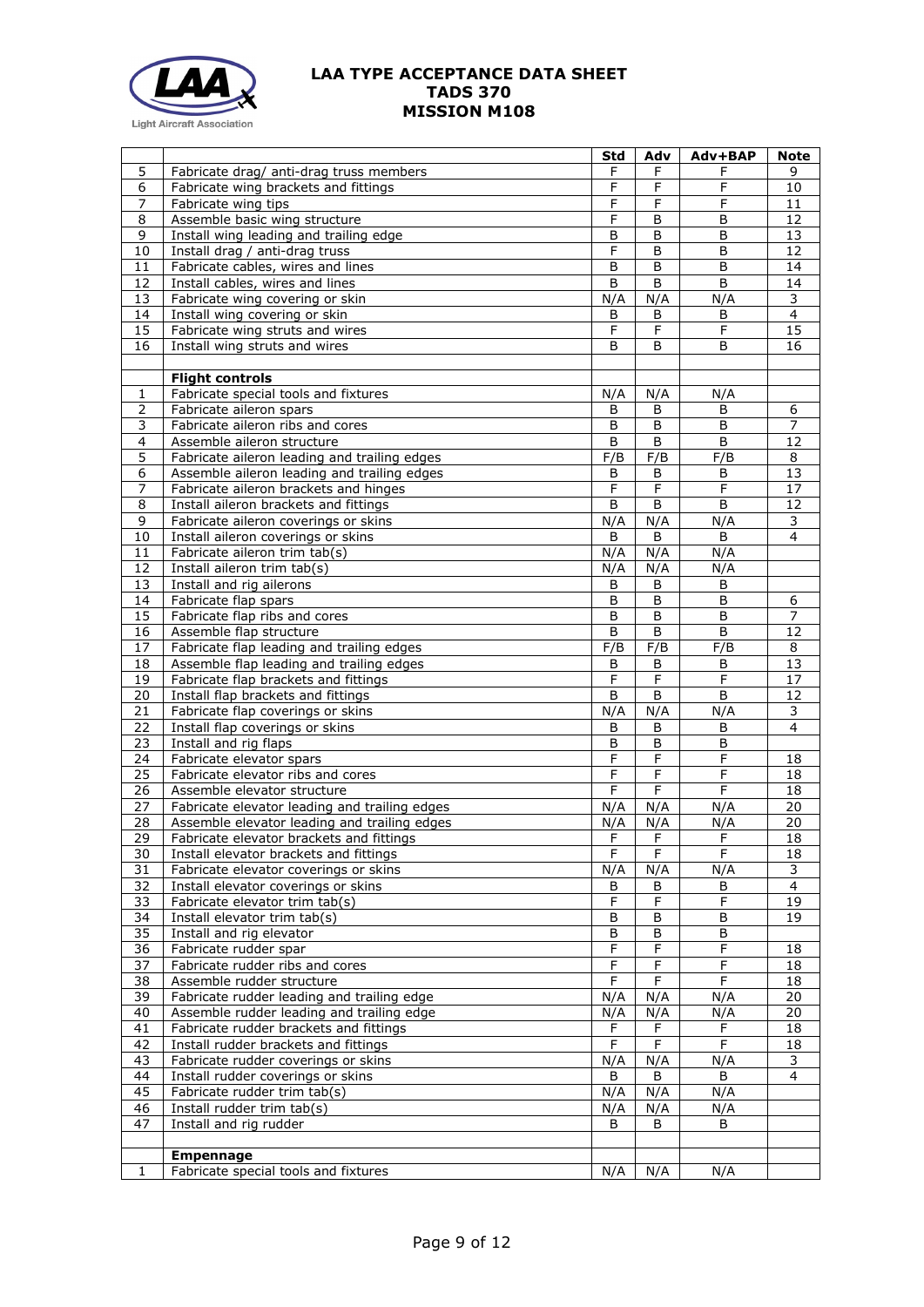

| 2<br>F<br>F<br>20<br>Fabricate spars<br>F<br>F<br>F<br>3<br>Fabricate ribs and cores<br>F<br>20<br>N/A<br>N/A<br>4<br>Fabricate leading and trailing edges<br>N/A<br>20<br>$\overline{5}$<br>$\overline{20}$<br>Fabricate tips<br>N/A<br>N/A<br>N/A<br>Fabricate brackets and fittings<br>$\overline{20}$<br>$\overline{6}$<br>F<br>F<br>F<br>F<br>20<br>7<br>Assemble empennage structures<br>F<br>F<br>N/A<br>N/A<br>N/A<br>$\overline{20}$<br>8<br>Install leading and trailing edges<br>9<br>Install fittings<br>F<br>F<br>20<br>F<br>N/A<br>10<br>Fabricate cables, wires and lines<br>N/A<br>N/A<br>N/A<br>N/A<br>11<br>Install cables, wires and lines<br>N/A<br>$\overline{12}$<br>N/A<br>N/A<br>N/A<br>3<br>Fabricate empennage covering or skin<br>13<br>Install empennage covering or skin<br>B<br>B<br>B<br>4<br><b>Landing gear</b><br>Fabricate special tools and fixtures<br>N/A<br>N/A<br>N/A<br>$\mathbf{1}$<br>2<br>F<br>F<br>F<br>Fabricate struts<br>21<br>Fabricate brake system<br>N/A<br>N/A<br>3<br>N/A<br>22<br>4<br>Fabricate retraction system<br>N/A<br>N/A<br>N/A<br>5<br>Fabricate cables, wires and lines<br>F<br>F<br>F<br>23<br>Assemble wheels, tyres, brakes and landing gear<br>B<br>6<br>B<br>B<br>Install landing gear components<br>7<br>B<br>B<br>B<br><b>Propulsion</b><br>Fabricate special tools and fixtures<br>N/A<br>N/A<br>N/A<br>1<br>2<br>Fabricate engine mount<br>F<br>F<br>F<br>24<br>25<br>3<br>Fabricate engine cooling system/baffles<br>B<br>B<br>B<br>4<br>Fabricate induction system<br>N/A<br>N/A<br>N/A<br>26<br>5<br>27<br>Fabricate exhaust system<br>F<br>F<br>F<br>$\overline{6}$<br>28<br>Fabricate engine controls<br>B<br>B<br>B<br>N/A<br>N/A<br>N/A<br>29<br>7<br>Fabricate brackets and fittings<br>8<br>30<br>Fabricate wires and lines<br>B<br>В<br>B<br>9<br>Assemble engine<br>F<br>F<br>F<br>31<br>10<br>Install engine and items listed above<br>B<br>B<br>B<br>F/B<br>F/B<br>F/B<br>32<br>11<br>Fabricate engine cowling<br>12<br>Install engine cowling<br>B<br>B<br>B<br>33<br>F/B<br>Fabricate and assemble propeller<br>F/B<br>F/B<br>13<br>34<br>14<br>Install propeller<br>B<br>B<br>B<br>F<br>F<br>F<br>15<br>Fabricate fuel tank(s)<br>35<br>Install fuel tank(s)<br>16<br>B<br>B<br>B<br>36<br>Fabricate fuel system components<br>17<br>B<br>B<br>B<br>37<br>18<br>Install fuel system components<br>B<br>B<br>B<br>Cockpit/interior<br>F/B<br>$\mathbf{1}$<br>Fabricate instrument panel<br>F/B<br>F<br>38<br>$\overline{2}$<br>B<br>B<br>Install instrument panel and instruments<br>B<br>3<br>Fabricate seats<br>F/B<br>F/B<br>F/B<br>39<br>4<br>Install seats<br>B<br>В<br>В<br>$\overline{5}$<br>F<br>$\overline{F}$<br>F/B<br>40<br>Fabricate electrical wiring, controls / switches<br>6<br>B<br>B<br>В |                                                | Std | Adv | Adv+BAP | <b>Note</b> |
|-------------------------------------------------------------------------------------------------------------------------------------------------------------------------------------------------------------------------------------------------------------------------------------------------------------------------------------------------------------------------------------------------------------------------------------------------------------------------------------------------------------------------------------------------------------------------------------------------------------------------------------------------------------------------------------------------------------------------------------------------------------------------------------------------------------------------------------------------------------------------------------------------------------------------------------------------------------------------------------------------------------------------------------------------------------------------------------------------------------------------------------------------------------------------------------------------------------------------------------------------------------------------------------------------------------------------------------------------------------------------------------------------------------------------------------------------------------------------------------------------------------------------------------------------------------------------------------------------------------------------------------------------------------------------------------------------------------------------------------------------------------------------------------------------------------------------------------------------------------------------------------------------------------------------------------------------------------------------------------------------------------------------------------------------------------------------------------------------------------------------------------------------------------------------------------------------------------------------------------------------------------------------------------------------------------------------------------------------------------------------------------------------------------------------------------------------------------------------------------------------------------------------------------------------------------------------------------------------------------------------------------------------------------------------------------------------------------------------------------------------------------------------------------------------------|------------------------------------------------|-----|-----|---------|-------------|
|                                                                                                                                                                                                                                                                                                                                                                                                                                                                                                                                                                                                                                                                                                                                                                                                                                                                                                                                                                                                                                                                                                                                                                                                                                                                                                                                                                                                                                                                                                                                                                                                                                                                                                                                                                                                                                                                                                                                                                                                                                                                                                                                                                                                                                                                                                                                                                                                                                                                                                                                                                                                                                                                                                                                                                                                       |                                                |     |     |         |             |
|                                                                                                                                                                                                                                                                                                                                                                                                                                                                                                                                                                                                                                                                                                                                                                                                                                                                                                                                                                                                                                                                                                                                                                                                                                                                                                                                                                                                                                                                                                                                                                                                                                                                                                                                                                                                                                                                                                                                                                                                                                                                                                                                                                                                                                                                                                                                                                                                                                                                                                                                                                                                                                                                                                                                                                                                       |                                                |     |     |         |             |
|                                                                                                                                                                                                                                                                                                                                                                                                                                                                                                                                                                                                                                                                                                                                                                                                                                                                                                                                                                                                                                                                                                                                                                                                                                                                                                                                                                                                                                                                                                                                                                                                                                                                                                                                                                                                                                                                                                                                                                                                                                                                                                                                                                                                                                                                                                                                                                                                                                                                                                                                                                                                                                                                                                                                                                                                       |                                                |     |     |         |             |
|                                                                                                                                                                                                                                                                                                                                                                                                                                                                                                                                                                                                                                                                                                                                                                                                                                                                                                                                                                                                                                                                                                                                                                                                                                                                                                                                                                                                                                                                                                                                                                                                                                                                                                                                                                                                                                                                                                                                                                                                                                                                                                                                                                                                                                                                                                                                                                                                                                                                                                                                                                                                                                                                                                                                                                                                       |                                                |     |     |         |             |
|                                                                                                                                                                                                                                                                                                                                                                                                                                                                                                                                                                                                                                                                                                                                                                                                                                                                                                                                                                                                                                                                                                                                                                                                                                                                                                                                                                                                                                                                                                                                                                                                                                                                                                                                                                                                                                                                                                                                                                                                                                                                                                                                                                                                                                                                                                                                                                                                                                                                                                                                                                                                                                                                                                                                                                                                       |                                                |     |     |         |             |
|                                                                                                                                                                                                                                                                                                                                                                                                                                                                                                                                                                                                                                                                                                                                                                                                                                                                                                                                                                                                                                                                                                                                                                                                                                                                                                                                                                                                                                                                                                                                                                                                                                                                                                                                                                                                                                                                                                                                                                                                                                                                                                                                                                                                                                                                                                                                                                                                                                                                                                                                                                                                                                                                                                                                                                                                       |                                                |     |     |         |             |
|                                                                                                                                                                                                                                                                                                                                                                                                                                                                                                                                                                                                                                                                                                                                                                                                                                                                                                                                                                                                                                                                                                                                                                                                                                                                                                                                                                                                                                                                                                                                                                                                                                                                                                                                                                                                                                                                                                                                                                                                                                                                                                                                                                                                                                                                                                                                                                                                                                                                                                                                                                                                                                                                                                                                                                                                       |                                                |     |     |         |             |
|                                                                                                                                                                                                                                                                                                                                                                                                                                                                                                                                                                                                                                                                                                                                                                                                                                                                                                                                                                                                                                                                                                                                                                                                                                                                                                                                                                                                                                                                                                                                                                                                                                                                                                                                                                                                                                                                                                                                                                                                                                                                                                                                                                                                                                                                                                                                                                                                                                                                                                                                                                                                                                                                                                                                                                                                       |                                                |     |     |         |             |
|                                                                                                                                                                                                                                                                                                                                                                                                                                                                                                                                                                                                                                                                                                                                                                                                                                                                                                                                                                                                                                                                                                                                                                                                                                                                                                                                                                                                                                                                                                                                                                                                                                                                                                                                                                                                                                                                                                                                                                                                                                                                                                                                                                                                                                                                                                                                                                                                                                                                                                                                                                                                                                                                                                                                                                                                       |                                                |     |     |         |             |
|                                                                                                                                                                                                                                                                                                                                                                                                                                                                                                                                                                                                                                                                                                                                                                                                                                                                                                                                                                                                                                                                                                                                                                                                                                                                                                                                                                                                                                                                                                                                                                                                                                                                                                                                                                                                                                                                                                                                                                                                                                                                                                                                                                                                                                                                                                                                                                                                                                                                                                                                                                                                                                                                                                                                                                                                       |                                                |     |     |         |             |
|                                                                                                                                                                                                                                                                                                                                                                                                                                                                                                                                                                                                                                                                                                                                                                                                                                                                                                                                                                                                                                                                                                                                                                                                                                                                                                                                                                                                                                                                                                                                                                                                                                                                                                                                                                                                                                                                                                                                                                                                                                                                                                                                                                                                                                                                                                                                                                                                                                                                                                                                                                                                                                                                                                                                                                                                       |                                                |     |     |         |             |
|                                                                                                                                                                                                                                                                                                                                                                                                                                                                                                                                                                                                                                                                                                                                                                                                                                                                                                                                                                                                                                                                                                                                                                                                                                                                                                                                                                                                                                                                                                                                                                                                                                                                                                                                                                                                                                                                                                                                                                                                                                                                                                                                                                                                                                                                                                                                                                                                                                                                                                                                                                                                                                                                                                                                                                                                       |                                                |     |     |         |             |
|                                                                                                                                                                                                                                                                                                                                                                                                                                                                                                                                                                                                                                                                                                                                                                                                                                                                                                                                                                                                                                                                                                                                                                                                                                                                                                                                                                                                                                                                                                                                                                                                                                                                                                                                                                                                                                                                                                                                                                                                                                                                                                                                                                                                                                                                                                                                                                                                                                                                                                                                                                                                                                                                                                                                                                                                       |                                                |     |     |         |             |
|                                                                                                                                                                                                                                                                                                                                                                                                                                                                                                                                                                                                                                                                                                                                                                                                                                                                                                                                                                                                                                                                                                                                                                                                                                                                                                                                                                                                                                                                                                                                                                                                                                                                                                                                                                                                                                                                                                                                                                                                                                                                                                                                                                                                                                                                                                                                                                                                                                                                                                                                                                                                                                                                                                                                                                                                       |                                                |     |     |         |             |
|                                                                                                                                                                                                                                                                                                                                                                                                                                                                                                                                                                                                                                                                                                                                                                                                                                                                                                                                                                                                                                                                                                                                                                                                                                                                                                                                                                                                                                                                                                                                                                                                                                                                                                                                                                                                                                                                                                                                                                                                                                                                                                                                                                                                                                                                                                                                                                                                                                                                                                                                                                                                                                                                                                                                                                                                       |                                                |     |     |         |             |
|                                                                                                                                                                                                                                                                                                                                                                                                                                                                                                                                                                                                                                                                                                                                                                                                                                                                                                                                                                                                                                                                                                                                                                                                                                                                                                                                                                                                                                                                                                                                                                                                                                                                                                                                                                                                                                                                                                                                                                                                                                                                                                                                                                                                                                                                                                                                                                                                                                                                                                                                                                                                                                                                                                                                                                                                       |                                                |     |     |         |             |
|                                                                                                                                                                                                                                                                                                                                                                                                                                                                                                                                                                                                                                                                                                                                                                                                                                                                                                                                                                                                                                                                                                                                                                                                                                                                                                                                                                                                                                                                                                                                                                                                                                                                                                                                                                                                                                                                                                                                                                                                                                                                                                                                                                                                                                                                                                                                                                                                                                                                                                                                                                                                                                                                                                                                                                                                       |                                                |     |     |         |             |
|                                                                                                                                                                                                                                                                                                                                                                                                                                                                                                                                                                                                                                                                                                                                                                                                                                                                                                                                                                                                                                                                                                                                                                                                                                                                                                                                                                                                                                                                                                                                                                                                                                                                                                                                                                                                                                                                                                                                                                                                                                                                                                                                                                                                                                                                                                                                                                                                                                                                                                                                                                                                                                                                                                                                                                                                       |                                                |     |     |         |             |
|                                                                                                                                                                                                                                                                                                                                                                                                                                                                                                                                                                                                                                                                                                                                                                                                                                                                                                                                                                                                                                                                                                                                                                                                                                                                                                                                                                                                                                                                                                                                                                                                                                                                                                                                                                                                                                                                                                                                                                                                                                                                                                                                                                                                                                                                                                                                                                                                                                                                                                                                                                                                                                                                                                                                                                                                       |                                                |     |     |         |             |
|                                                                                                                                                                                                                                                                                                                                                                                                                                                                                                                                                                                                                                                                                                                                                                                                                                                                                                                                                                                                                                                                                                                                                                                                                                                                                                                                                                                                                                                                                                                                                                                                                                                                                                                                                                                                                                                                                                                                                                                                                                                                                                                                                                                                                                                                                                                                                                                                                                                                                                                                                                                                                                                                                                                                                                                                       |                                                |     |     |         |             |
|                                                                                                                                                                                                                                                                                                                                                                                                                                                                                                                                                                                                                                                                                                                                                                                                                                                                                                                                                                                                                                                                                                                                                                                                                                                                                                                                                                                                                                                                                                                                                                                                                                                                                                                                                                                                                                                                                                                                                                                                                                                                                                                                                                                                                                                                                                                                                                                                                                                                                                                                                                                                                                                                                                                                                                                                       |                                                |     |     |         |             |
|                                                                                                                                                                                                                                                                                                                                                                                                                                                                                                                                                                                                                                                                                                                                                                                                                                                                                                                                                                                                                                                                                                                                                                                                                                                                                                                                                                                                                                                                                                                                                                                                                                                                                                                                                                                                                                                                                                                                                                                                                                                                                                                                                                                                                                                                                                                                                                                                                                                                                                                                                                                                                                                                                                                                                                                                       |                                                |     |     |         |             |
|                                                                                                                                                                                                                                                                                                                                                                                                                                                                                                                                                                                                                                                                                                                                                                                                                                                                                                                                                                                                                                                                                                                                                                                                                                                                                                                                                                                                                                                                                                                                                                                                                                                                                                                                                                                                                                                                                                                                                                                                                                                                                                                                                                                                                                                                                                                                                                                                                                                                                                                                                                                                                                                                                                                                                                                                       |                                                |     |     |         |             |
|                                                                                                                                                                                                                                                                                                                                                                                                                                                                                                                                                                                                                                                                                                                                                                                                                                                                                                                                                                                                                                                                                                                                                                                                                                                                                                                                                                                                                                                                                                                                                                                                                                                                                                                                                                                                                                                                                                                                                                                                                                                                                                                                                                                                                                                                                                                                                                                                                                                                                                                                                                                                                                                                                                                                                                                                       |                                                |     |     |         |             |
|                                                                                                                                                                                                                                                                                                                                                                                                                                                                                                                                                                                                                                                                                                                                                                                                                                                                                                                                                                                                                                                                                                                                                                                                                                                                                                                                                                                                                                                                                                                                                                                                                                                                                                                                                                                                                                                                                                                                                                                                                                                                                                                                                                                                                                                                                                                                                                                                                                                                                                                                                                                                                                                                                                                                                                                                       |                                                |     |     |         |             |
|                                                                                                                                                                                                                                                                                                                                                                                                                                                                                                                                                                                                                                                                                                                                                                                                                                                                                                                                                                                                                                                                                                                                                                                                                                                                                                                                                                                                                                                                                                                                                                                                                                                                                                                                                                                                                                                                                                                                                                                                                                                                                                                                                                                                                                                                                                                                                                                                                                                                                                                                                                                                                                                                                                                                                                                                       |                                                |     |     |         |             |
|                                                                                                                                                                                                                                                                                                                                                                                                                                                                                                                                                                                                                                                                                                                                                                                                                                                                                                                                                                                                                                                                                                                                                                                                                                                                                                                                                                                                                                                                                                                                                                                                                                                                                                                                                                                                                                                                                                                                                                                                                                                                                                                                                                                                                                                                                                                                                                                                                                                                                                                                                                                                                                                                                                                                                                                                       |                                                |     |     |         |             |
|                                                                                                                                                                                                                                                                                                                                                                                                                                                                                                                                                                                                                                                                                                                                                                                                                                                                                                                                                                                                                                                                                                                                                                                                                                                                                                                                                                                                                                                                                                                                                                                                                                                                                                                                                                                                                                                                                                                                                                                                                                                                                                                                                                                                                                                                                                                                                                                                                                                                                                                                                                                                                                                                                                                                                                                                       |                                                |     |     |         |             |
|                                                                                                                                                                                                                                                                                                                                                                                                                                                                                                                                                                                                                                                                                                                                                                                                                                                                                                                                                                                                                                                                                                                                                                                                                                                                                                                                                                                                                                                                                                                                                                                                                                                                                                                                                                                                                                                                                                                                                                                                                                                                                                                                                                                                                                                                                                                                                                                                                                                                                                                                                                                                                                                                                                                                                                                                       |                                                |     |     |         |             |
|                                                                                                                                                                                                                                                                                                                                                                                                                                                                                                                                                                                                                                                                                                                                                                                                                                                                                                                                                                                                                                                                                                                                                                                                                                                                                                                                                                                                                                                                                                                                                                                                                                                                                                                                                                                                                                                                                                                                                                                                                                                                                                                                                                                                                                                                                                                                                                                                                                                                                                                                                                                                                                                                                                                                                                                                       |                                                |     |     |         |             |
|                                                                                                                                                                                                                                                                                                                                                                                                                                                                                                                                                                                                                                                                                                                                                                                                                                                                                                                                                                                                                                                                                                                                                                                                                                                                                                                                                                                                                                                                                                                                                                                                                                                                                                                                                                                                                                                                                                                                                                                                                                                                                                                                                                                                                                                                                                                                                                                                                                                                                                                                                                                                                                                                                                                                                                                                       |                                                |     |     |         |             |
|                                                                                                                                                                                                                                                                                                                                                                                                                                                                                                                                                                                                                                                                                                                                                                                                                                                                                                                                                                                                                                                                                                                                                                                                                                                                                                                                                                                                                                                                                                                                                                                                                                                                                                                                                                                                                                                                                                                                                                                                                                                                                                                                                                                                                                                                                                                                                                                                                                                                                                                                                                                                                                                                                                                                                                                                       |                                                |     |     |         |             |
|                                                                                                                                                                                                                                                                                                                                                                                                                                                                                                                                                                                                                                                                                                                                                                                                                                                                                                                                                                                                                                                                                                                                                                                                                                                                                                                                                                                                                                                                                                                                                                                                                                                                                                                                                                                                                                                                                                                                                                                                                                                                                                                                                                                                                                                                                                                                                                                                                                                                                                                                                                                                                                                                                                                                                                                                       |                                                |     |     |         |             |
|                                                                                                                                                                                                                                                                                                                                                                                                                                                                                                                                                                                                                                                                                                                                                                                                                                                                                                                                                                                                                                                                                                                                                                                                                                                                                                                                                                                                                                                                                                                                                                                                                                                                                                                                                                                                                                                                                                                                                                                                                                                                                                                                                                                                                                                                                                                                                                                                                                                                                                                                                                                                                                                                                                                                                                                                       |                                                |     |     |         |             |
|                                                                                                                                                                                                                                                                                                                                                                                                                                                                                                                                                                                                                                                                                                                                                                                                                                                                                                                                                                                                                                                                                                                                                                                                                                                                                                                                                                                                                                                                                                                                                                                                                                                                                                                                                                                                                                                                                                                                                                                                                                                                                                                                                                                                                                                                                                                                                                                                                                                                                                                                                                                                                                                                                                                                                                                                       |                                                |     |     |         |             |
|                                                                                                                                                                                                                                                                                                                                                                                                                                                                                                                                                                                                                                                                                                                                                                                                                                                                                                                                                                                                                                                                                                                                                                                                                                                                                                                                                                                                                                                                                                                                                                                                                                                                                                                                                                                                                                                                                                                                                                                                                                                                                                                                                                                                                                                                                                                                                                                                                                                                                                                                                                                                                                                                                                                                                                                                       |                                                |     |     |         |             |
|                                                                                                                                                                                                                                                                                                                                                                                                                                                                                                                                                                                                                                                                                                                                                                                                                                                                                                                                                                                                                                                                                                                                                                                                                                                                                                                                                                                                                                                                                                                                                                                                                                                                                                                                                                                                                                                                                                                                                                                                                                                                                                                                                                                                                                                                                                                                                                                                                                                                                                                                                                                                                                                                                                                                                                                                       |                                                |     |     |         |             |
|                                                                                                                                                                                                                                                                                                                                                                                                                                                                                                                                                                                                                                                                                                                                                                                                                                                                                                                                                                                                                                                                                                                                                                                                                                                                                                                                                                                                                                                                                                                                                                                                                                                                                                                                                                                                                                                                                                                                                                                                                                                                                                                                                                                                                                                                                                                                                                                                                                                                                                                                                                                                                                                                                                                                                                                                       |                                                |     |     |         |             |
|                                                                                                                                                                                                                                                                                                                                                                                                                                                                                                                                                                                                                                                                                                                                                                                                                                                                                                                                                                                                                                                                                                                                                                                                                                                                                                                                                                                                                                                                                                                                                                                                                                                                                                                                                                                                                                                                                                                                                                                                                                                                                                                                                                                                                                                                                                                                                                                                                                                                                                                                                                                                                                                                                                                                                                                                       |                                                |     |     |         |             |
|                                                                                                                                                                                                                                                                                                                                                                                                                                                                                                                                                                                                                                                                                                                                                                                                                                                                                                                                                                                                                                                                                                                                                                                                                                                                                                                                                                                                                                                                                                                                                                                                                                                                                                                                                                                                                                                                                                                                                                                                                                                                                                                                                                                                                                                                                                                                                                                                                                                                                                                                                                                                                                                                                                                                                                                                       |                                                |     |     |         |             |
|                                                                                                                                                                                                                                                                                                                                                                                                                                                                                                                                                                                                                                                                                                                                                                                                                                                                                                                                                                                                                                                                                                                                                                                                                                                                                                                                                                                                                                                                                                                                                                                                                                                                                                                                                                                                                                                                                                                                                                                                                                                                                                                                                                                                                                                                                                                                                                                                                                                                                                                                                                                                                                                                                                                                                                                                       |                                                |     |     |         |             |
|                                                                                                                                                                                                                                                                                                                                                                                                                                                                                                                                                                                                                                                                                                                                                                                                                                                                                                                                                                                                                                                                                                                                                                                                                                                                                                                                                                                                                                                                                                                                                                                                                                                                                                                                                                                                                                                                                                                                                                                                                                                                                                                                                                                                                                                                                                                                                                                                                                                                                                                                                                                                                                                                                                                                                                                                       |                                                |     |     |         |             |
|                                                                                                                                                                                                                                                                                                                                                                                                                                                                                                                                                                                                                                                                                                                                                                                                                                                                                                                                                                                                                                                                                                                                                                                                                                                                                                                                                                                                                                                                                                                                                                                                                                                                                                                                                                                                                                                                                                                                                                                                                                                                                                                                                                                                                                                                                                                                                                                                                                                                                                                                                                                                                                                                                                                                                                                                       |                                                |     |     |         |             |
|                                                                                                                                                                                                                                                                                                                                                                                                                                                                                                                                                                                                                                                                                                                                                                                                                                                                                                                                                                                                                                                                                                                                                                                                                                                                                                                                                                                                                                                                                                                                                                                                                                                                                                                                                                                                                                                                                                                                                                                                                                                                                                                                                                                                                                                                                                                                                                                                                                                                                                                                                                                                                                                                                                                                                                                                       |                                                |     |     |         |             |
|                                                                                                                                                                                                                                                                                                                                                                                                                                                                                                                                                                                                                                                                                                                                                                                                                                                                                                                                                                                                                                                                                                                                                                                                                                                                                                                                                                                                                                                                                                                                                                                                                                                                                                                                                                                                                                                                                                                                                                                                                                                                                                                                                                                                                                                                                                                                                                                                                                                                                                                                                                                                                                                                                                                                                                                                       |                                                |     |     |         |             |
|                                                                                                                                                                                                                                                                                                                                                                                                                                                                                                                                                                                                                                                                                                                                                                                                                                                                                                                                                                                                                                                                                                                                                                                                                                                                                                                                                                                                                                                                                                                                                                                                                                                                                                                                                                                                                                                                                                                                                                                                                                                                                                                                                                                                                                                                                                                                                                                                                                                                                                                                                                                                                                                                                                                                                                                                       |                                                |     |     |         |             |
|                                                                                                                                                                                                                                                                                                                                                                                                                                                                                                                                                                                                                                                                                                                                                                                                                                                                                                                                                                                                                                                                                                                                                                                                                                                                                                                                                                                                                                                                                                                                                                                                                                                                                                                                                                                                                                                                                                                                                                                                                                                                                                                                                                                                                                                                                                                                                                                                                                                                                                                                                                                                                                                                                                                                                                                                       |                                                |     |     |         |             |
|                                                                                                                                                                                                                                                                                                                                                                                                                                                                                                                                                                                                                                                                                                                                                                                                                                                                                                                                                                                                                                                                                                                                                                                                                                                                                                                                                                                                                                                                                                                                                                                                                                                                                                                                                                                                                                                                                                                                                                                                                                                                                                                                                                                                                                                                                                                                                                                                                                                                                                                                                                                                                                                                                                                                                                                                       | Install electrical wiring, controls / switches |     |     |         |             |

Notes:

- 1. Fuselage is a welded steel space frame. Brackets and fittings are welded and are part of the structure. All parts are fabricated and welded by Lambert Aircraft Engineering and subsequently powder coated.
- 2. Control system cables in fuselage are fabricated and installed by amateur builder. Fuel lines are assembled and installed by builder.
- 3. Aircraft is fabric covered. Fabric covering is not considered as fabrication.<br>4. Process for amateur builder involves fabric covering with Diatex®.
- 4. Process for amateur builder involves fabric covering with Diatex®.<br>5. Process for amateur builder involves cutting of transparencies from
- Process for amateur builder involves cutting of transparencies from polycarbonate sheet, trimming, fitting and riveting.
- 6. Spars are made from aluminium tubing. Process for amateur builder involves cutting, drilling and preparation for assembly of tubes.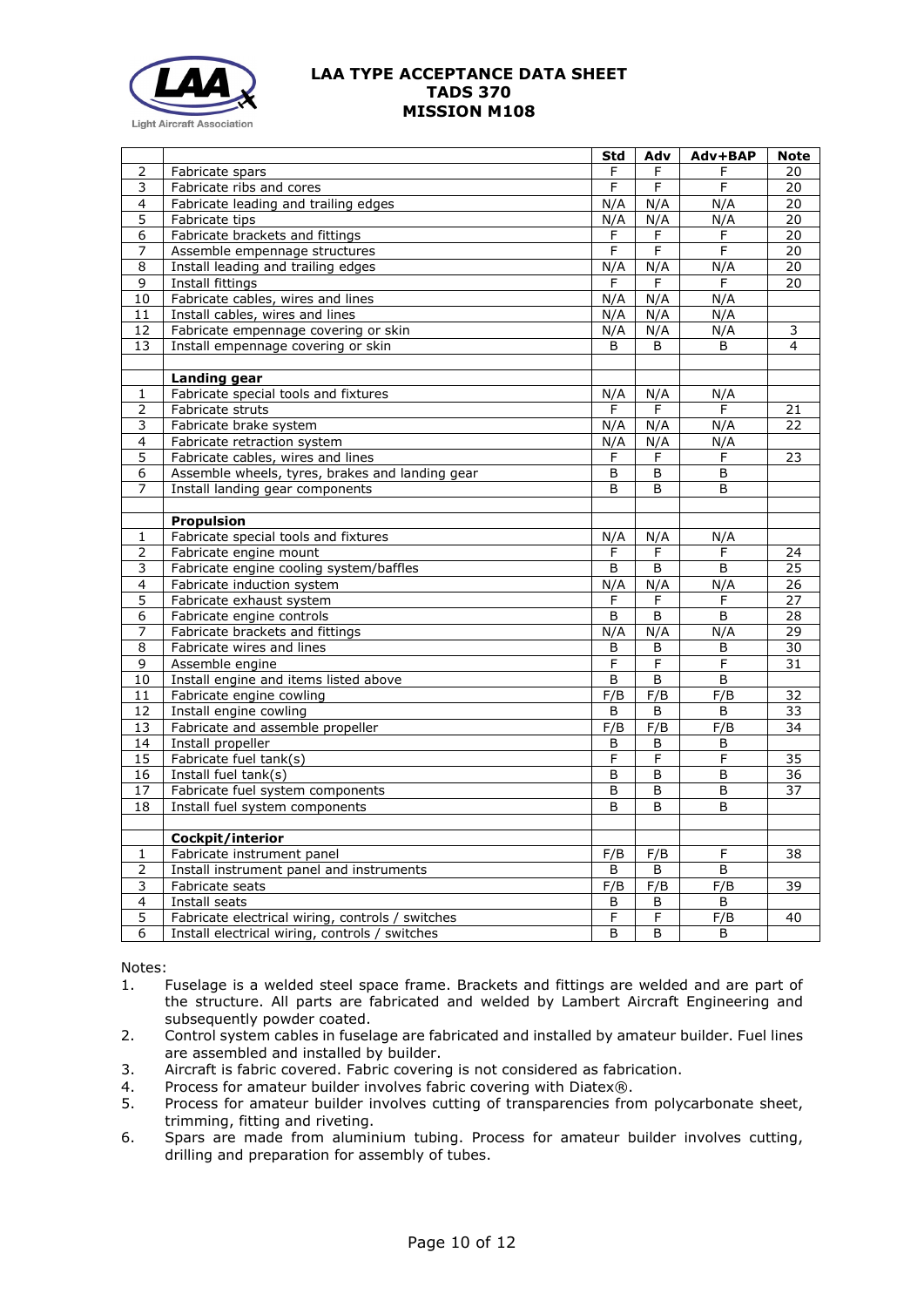

- 7. Process for amateur builder involves fabrication of plywood rib caps, assembly of ribs by bonding of caps to web in a set of jigs using urethane glue, and protection of ribs against the long term effects of deterioration.
- 8. Leading and trailing edges are supplied as premolded FRP parts. Process for amateur builder involves cutting, trimming and fitting of parts. Although the lamination of the FRP is by the factory, the remaining work is judged as sufficient to credit the amateur builder with a 50% share in the fabrication of the parts.
- 9. Anti-drag tubes are fabricated by Lambert Aircraft Engineering.
- 10. Brackets and fittings for wings are fabricated from steel sheet or tubing and welded by Lambert Aircraft Engineering and subsequently powder coated.
- 11. Wingtips are supplied as premolded FRP parts. Work for amateur builder involves trimming the edge and fitting to the outboard wing rib. The work is judged as insufficient to credit the amateur builder with this task.
- 12. Process for amateur builder involves assembly in a jig in the builder's centre.
- 13. Process for amateur builder involves bonding of leading and trailing edges to assembled structure.
- 14. Control system cables in fuselage are fabricated and installed by amateur builder. Fuel lines are assembled and installed by builder.
- 15. Fittings for wing struts are fabricated from steel sheet and tubing and welded by Lambert Aircraft Engineering and subsequently powder coated.
- 16. Process for amateur builder involves installation of wing struts at the stage of installation of the wings to the fuselage.
- 17. Brackets and hinges for ailerons & flaps are fabricated from aluminium sheet by laser cutting.
- 18. Elevators and rudder are welded steel structures. Brackets and fittings are welded and are part of the structure. All parts are fabricated and welded by Lambert Aircraft Engineering and subsequently powder coated.
- 19. Trim tab parts are fabricated by Lambert Aircraft Engineering. Installation includes assembly by riveting.
- 20. Empennage, elevators and rudder are welded steel structures. Brackets and fittings are welded and are part of the structure. All parts are fabricated and welded by Lambert Aircraft Engineering and subsequently powder coated. Front and rear spars also serve as leading and trailing edge, therefore the items are listed only once. Also, there is no wing tip as such.
- 21. Fabrication of struts is interpreted as fabrication of composite landing gear legs.
- 22. Brake system is almost entirely assembled from 'off the shelf' components which do not involve any fabrication.
- 23. Brake lines are supplied as ready to install components. Fittings are swaged by brake line manufacturer.
- 24. Engine mount is a welded steel space frame, and is fabricated by Lambert Aircraft Engineering and subsequently powder coated.
- 25. Work for amateur builder involves cutting, bending, trimming, fitting and assembly by riveting of baffling for radiator and oil cooler.
- 26. Not applicable since there is no fabricated induction system. The air filter is mounted directly on the throttle body inside the engine compartment.
- 27. Exhaust system is produced by CKT engineering and comes ready to install. There is no fabrication by the amateur builder.
- 28. Work for amateur builder involves trimming, fitting and installing the throttle control from an of the shelf Bowden control cable. This is the only engine control, since everything else is either automatic or not present (thermostats on oil and cooling system; no carburettor heater, no choke, no mixture).
- 29. There are no fabricated brackets and fittings for the engine installation.
- 30. Work for amateur builder involves fabrication of hoses for cabin heating system, fuel system, oil system. Also involves fabrication of electrical wiring for fuel pumps and starter and alternator.
- 31. Engine is produced by Rotax and does not require assembly.
- 32. The engine top and bottom cowlings are supplied as premolded FRP parts. Process for amateur builder involves cutting, trimming, fitting and bonding of parts. Although the lamination of the FRP is by the factory, the remaining work is judged as sufficient to credit the amateur builder with a 50% share in the fabrication of the cowlings.
- 33. Installation work for amateur builder includes fitting of Camloc fasteners to cowlings.